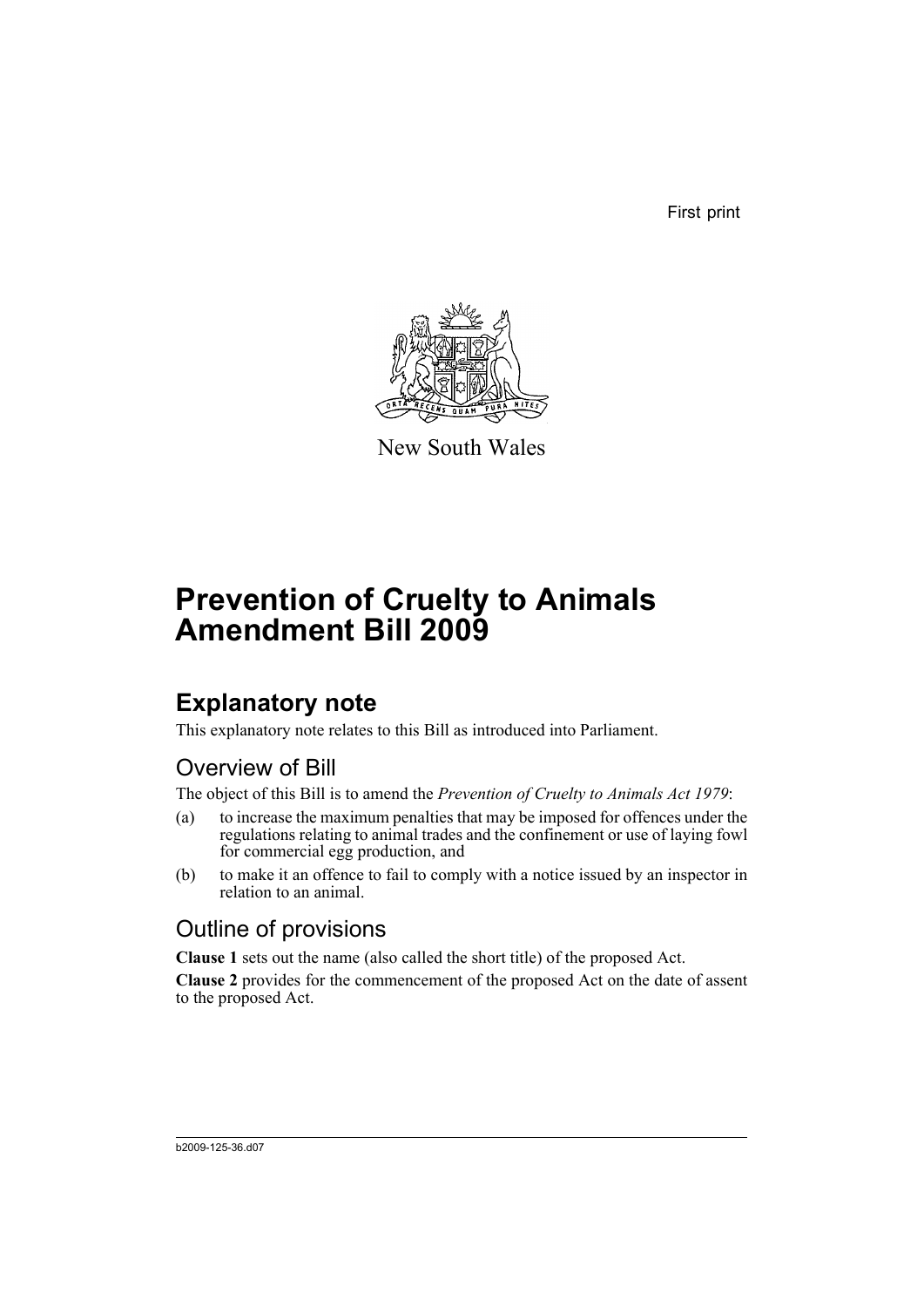Prevention of Cruelty to Animals Amendment Bill 2009

Explanatory note

#### **Schedule 1 Amendment of Prevention of Cruelty to Animals Act 1979 No 200**

**Schedule 1 [1]** revises the current provision of the *Prevention of Cruelty to Animals Act 1979* (the *Act*) that enables an inspector to issue a notice to a person if the inspector is satisfied on reasonable grounds that the person is contravening a provision of the Act or the regulations. The current provision allows the inspector to specify in the notice the action that the inspector considers must be taken to avoid a further contravention. The notice can be used as evidence in proceedings against a person for a contravention of the Act or the regulations. Under the new provisions, a person will be required to take the action specified in the notice and it will be an offence for a person to fail, without reasonable excuse, to comply with such a notice. The maximum penalty will be 25 penalty units (currently, \$2,750). A person will not be able to be convicted for both the new offence and another offence against the Act or the regulations in respect of the same act or omission. The amendment removes the provision relating to the use of a notice as evidence in proceedings, as it is no longer required as a consequence of the creation of the new offence. The amendment also broadens the power of an inspector to issue a notice so that a notice may be issued in respect of any contravention of the Act or the regulations in relation to an animal and not only in relation to the care of an animal as is currently the case.

**Schedule 1 [2]** increases the maximum penalty that may be imposed for offences under the regulations in relation to animal trades and the confinement or use of laying fowl for commercial egg production from 25 penalty units to 200 penalty units for a corporation and 50 penalty units for an individual.

**Schedule 1 [3]** enables savings and transitional regulations to be made as a consequence of the enactment of the proposed Act.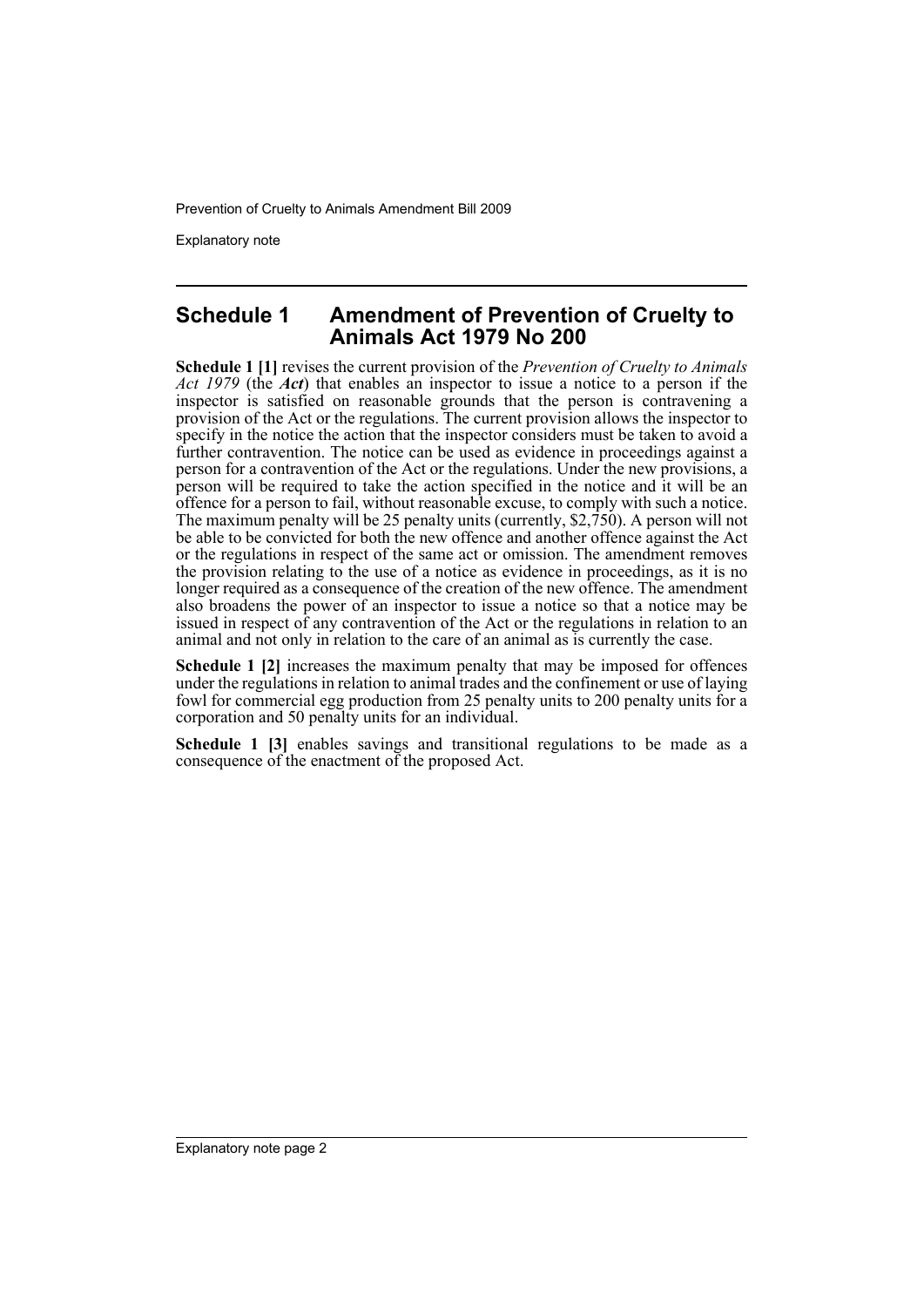First print



New South Wales

# **Prevention of Cruelty to Animals Amendment Bill 2009**

## **Contents**

|            |                                                                  | Page |
|------------|------------------------------------------------------------------|------|
| 1          | Name of Act                                                      |      |
|            | 2 Commencement                                                   |      |
| Schedule 1 | Amendment of Prevention of Cruelty to Animals Act<br>1979 No 200 |      |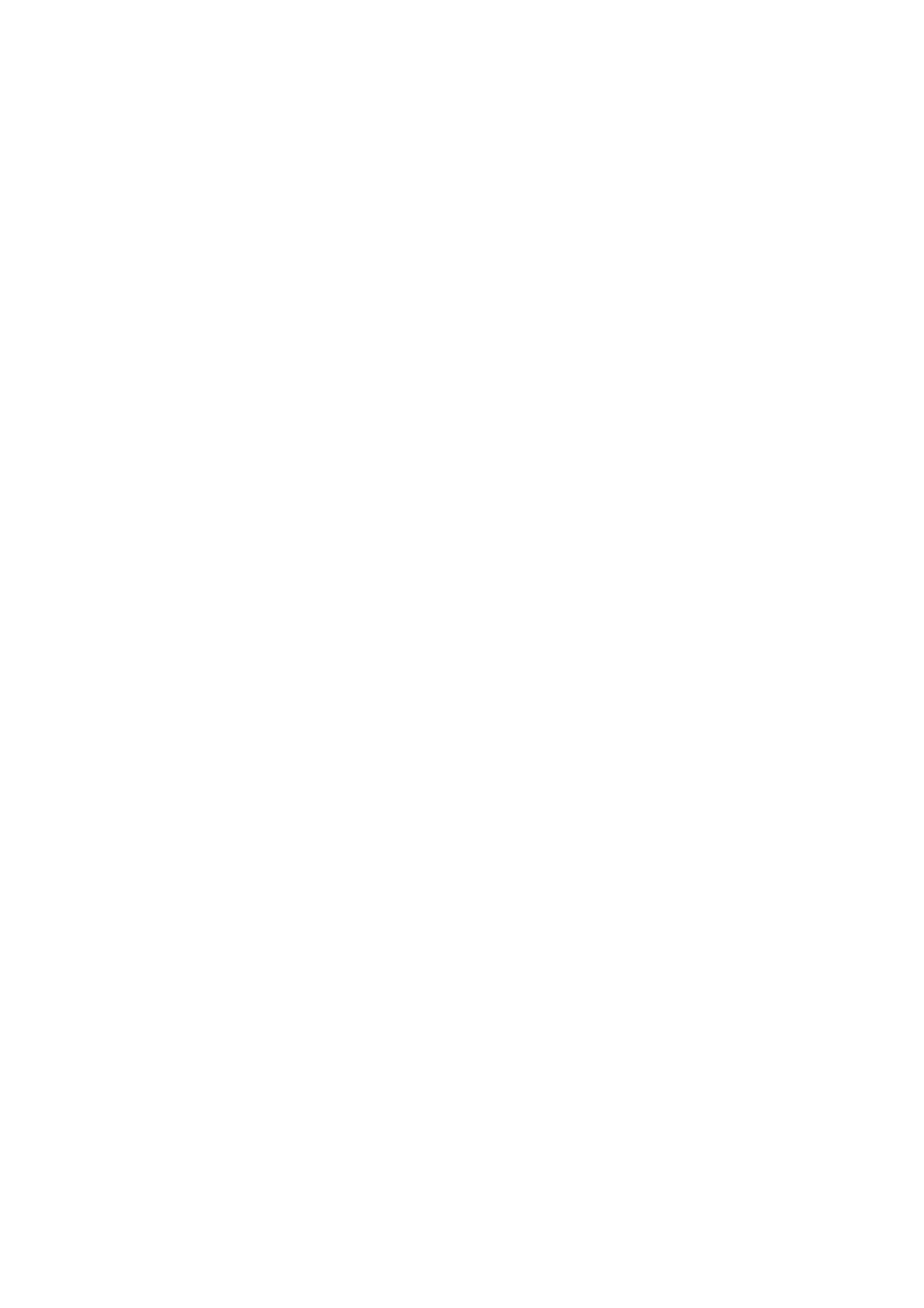

New South Wales

# **Prevention of Cruelty to Animals Amendment Bill 2009**

No , 2009

#### **A Bill for**

An Act to amend the *Prevention of Cruelty to Animals Act 1979* to make further provision for the prevention of cruelty to animals.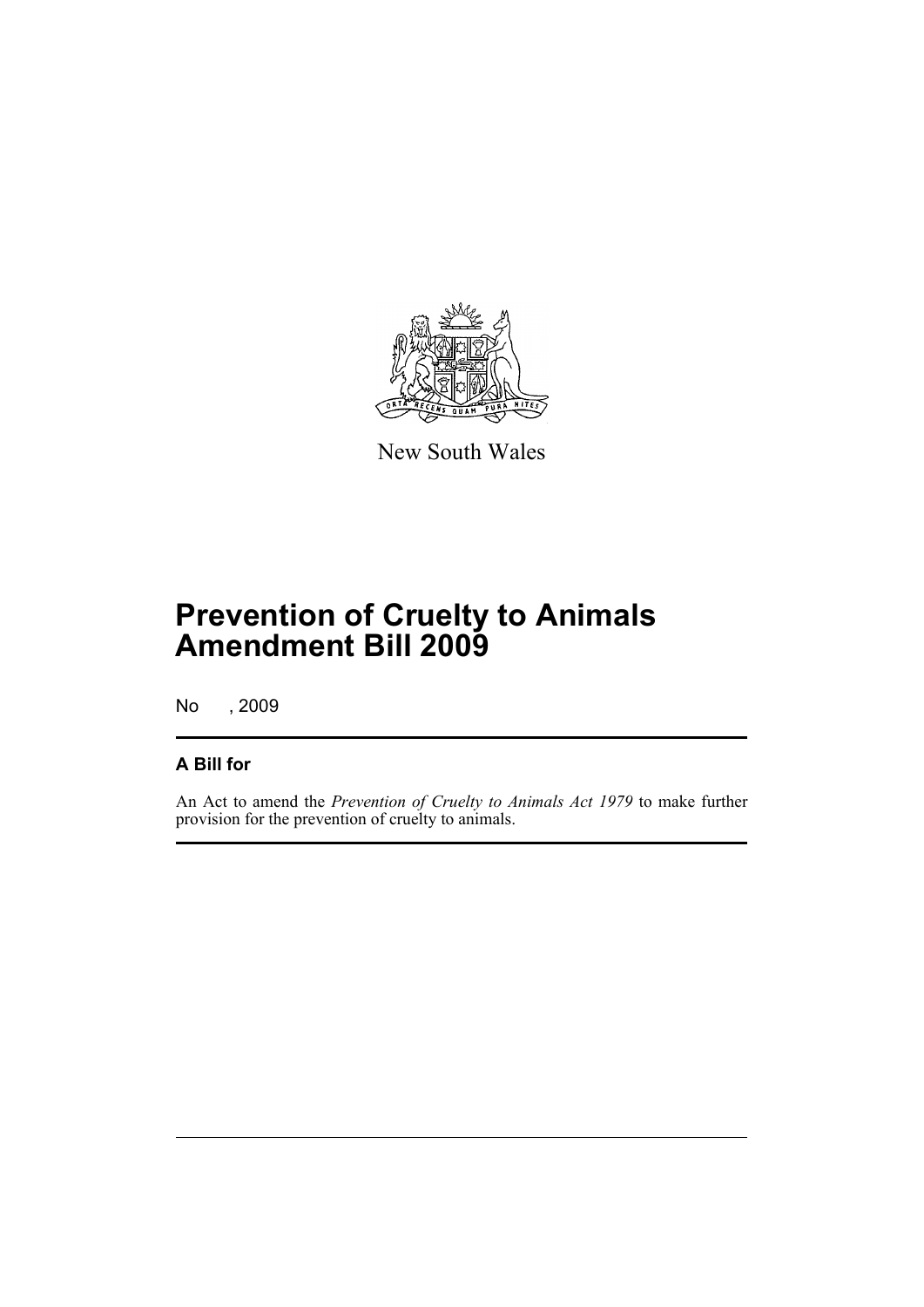<span id="page-5-1"></span><span id="page-5-0"></span>

| The Legislature of New South Wales enacts: |                                                                      | 1             |
|--------------------------------------------|----------------------------------------------------------------------|---------------|
|                                            | Name of Act                                                          | $\mathcal{P}$ |
|                                            | This Act is the Prevention of Cruelty to Animals Amendment Act 2009. | 3             |
|                                            | Commencement                                                         | 4             |
|                                            | This Act commences on the date of assent to this Act.                | 5             |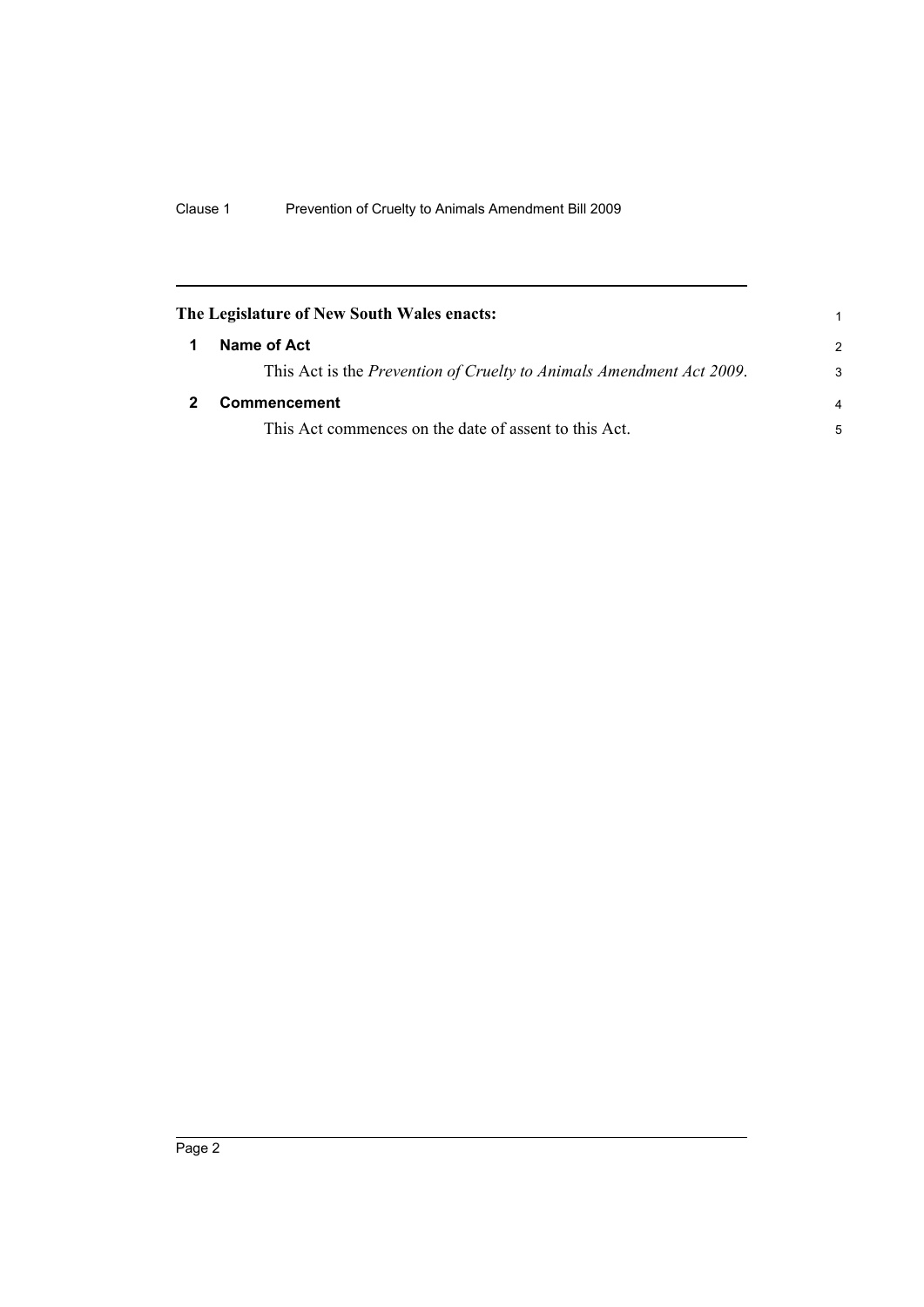Prevention of Cruelty to Animals Amendment Bill 2009

Amendment of Prevention of Cruelty to Animals Act 1979 No 200 Schedule 1

#### <span id="page-6-0"></span>**Schedule 1 Amendment of Prevention of Cruelty to Animals Act 1979 No 200 [1] Section 24N** Omit the section. Insert instead: **24N Notices in relation to animals** (1) If an inspector is satisfied on reasonable grounds that a person is contravening a provision of this Act or the regulations in relation to an animal, the inspector may give the person a notice in writing requiring the person to take such specified action in relation to the animal as the inspector considers necessary to avoid any further contravention. (2) A person who, without reasonable excuse, fails to comply with a notice is guilty of an offence. Maximum penalty: 25 penalty units. (3) A person cannot be convicted for both an offence against this section and another offence under this Act or the regulations in respect of the same act or omission. **[2] Section 35 Regulations** Omit section 35 (3). Insert instead: (3) A regulation may create an offence punishable by a penalty not exceeding the relevant maximum amount, being: (a) in the case of an offence relating to animal trades or the confinement or use of laying fowl (domesticated chickens) for commercial egg production—200 penalty units for an offence committed by a corporation and 50 penalty units for an offence committed by an individual, or (b) in any other case—25 penalty units. 1  $\mathfrak{p}$  $\overline{a}$ 4 5 6 7  $\Omega$  $\overline{Q}$  $10$ 11 12 13 14 15 16 17 18 19 20 21 22 23  $24$ 25 26 27